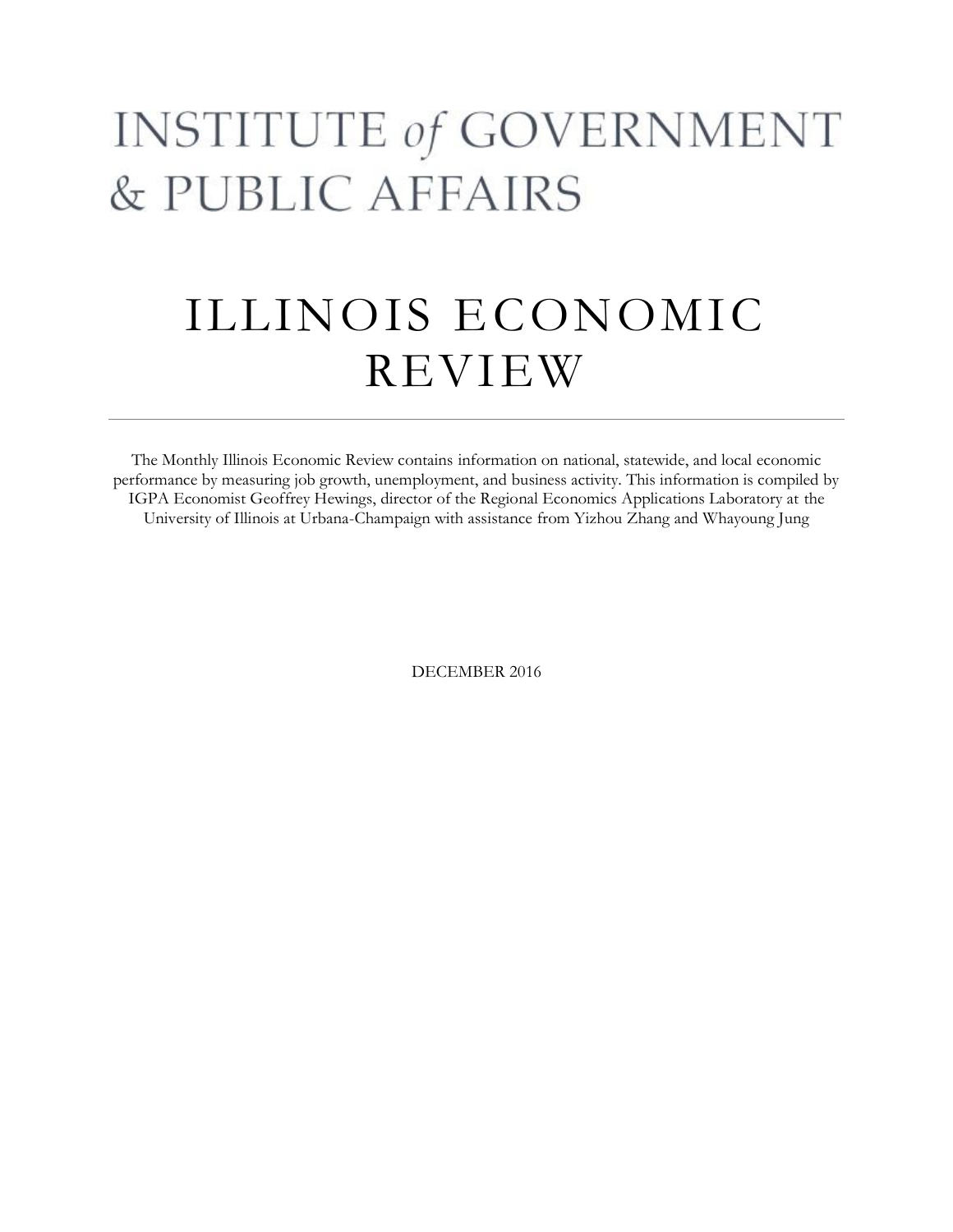## EMPLOYMENT

#### **EMPLOYMENT DATA SUMMARY**

- Illinois added 1,700 jobs in November 2016, compared with a revised 3,400 job gain in October 2016. Compared to November 2015, Illinois has added 43,000 jobs. The three-month moving average, a more stable measure of labor market, showed an increase of 5,500 jobs per month.
- The Nation added 178,000 jobs at a rate of  $0.12\%$ , compared with a revised 142,000 job gain in October 2016. The three-month moving average was up by 176,000 jobs per month.
- The RMW added 11,700 jobs in November after a revised 40,300 job gain in October 2016. The three-month moving average was up by 24,500 jobs per month.
- The state of Illinois now has 40,300 more jobs than in December 2007 when the recent recession started.
- Since January 2010, when Illinois employment growth resumed after the national recession, Illinois has added 441,800 new jobs.
- By November 2016 in Illinois, Professional & business services and Leisure & hospitality have both recovered to their previous employment peak levels. The 12-month-ahead job recovery forecasts show that the future recovery rates in Illinois will increase for Financial Activities, Professional & business services, Leisure & hospitality and Other services.
- The shadow unemployment rates for Illinois, RMW and the Nation were 9.73%, 10.08% and 10.32%, compared to official unemployment rates of 5.6%, 4.5% and 4.6%.
- Through November 2016, the cumulative job growth for Illinois, RMW and the Nation compared to January 1990 stood at 14.37%, 18.84%, and 32.92%, respectively.

|                 | <b>Total Non-</b>  | Oct 2016– Nov 2016  |                   | Last 12 months   |                   | <b>Nov 2016</b>     |
|-----------------|--------------------|---------------------|-------------------|------------------|-------------------|---------------------|
| November        | Farm<br>Employment | Growth<br>Rate $\%$ | Number of<br>Jobs | Growth<br>Rate % | Number<br>of Jobs | Shadow<br>$U.R.$ ** |
| 2016            | <b>Nation</b>      | 0.12                | 178,000           | 1.58             | 2,253,000         | 10.32               |
| <b>Positive</b> | $RMW*$             | 0.06                | 11,700            | 1.35             | 270,800           | 10.08               |
|                 | <b>Illinois</b>    | 0.03                | 1,700             | 0.72             | 43,000            | 9.73                |

### **DECEMBER 2016 EMPLOYMENT CHART**

\*RMW stands for Rest of the Midwest including six states, Indiana, Iowa, Michigan, Missouri, Ohio and Wisconsin. \*\*REAL has estimated a *shadow unemployment rate*; this is calculated as the unemployment rate that would be observed if labor force participation rates matched the average for the 15-year period from 1990 to 2004.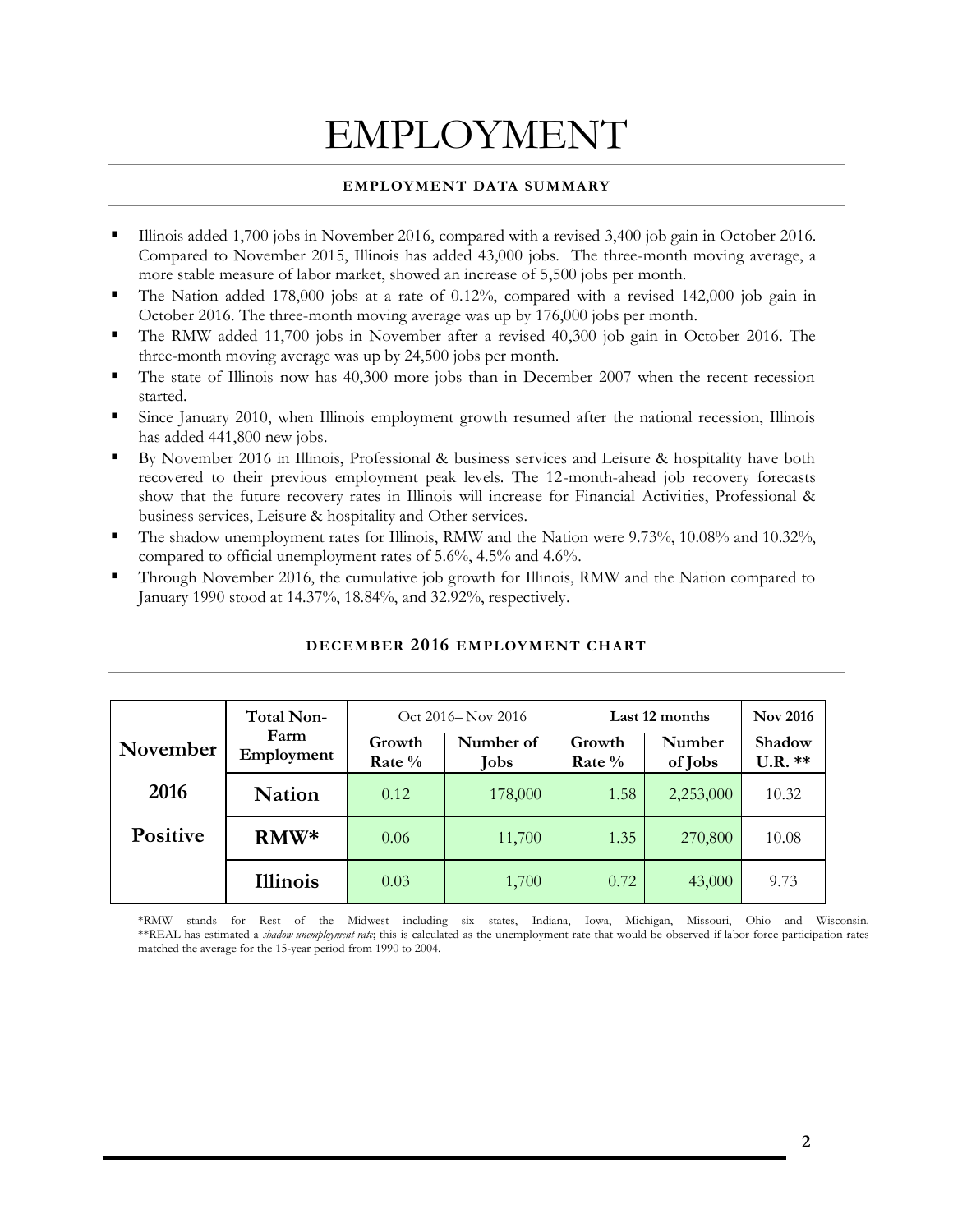



**3**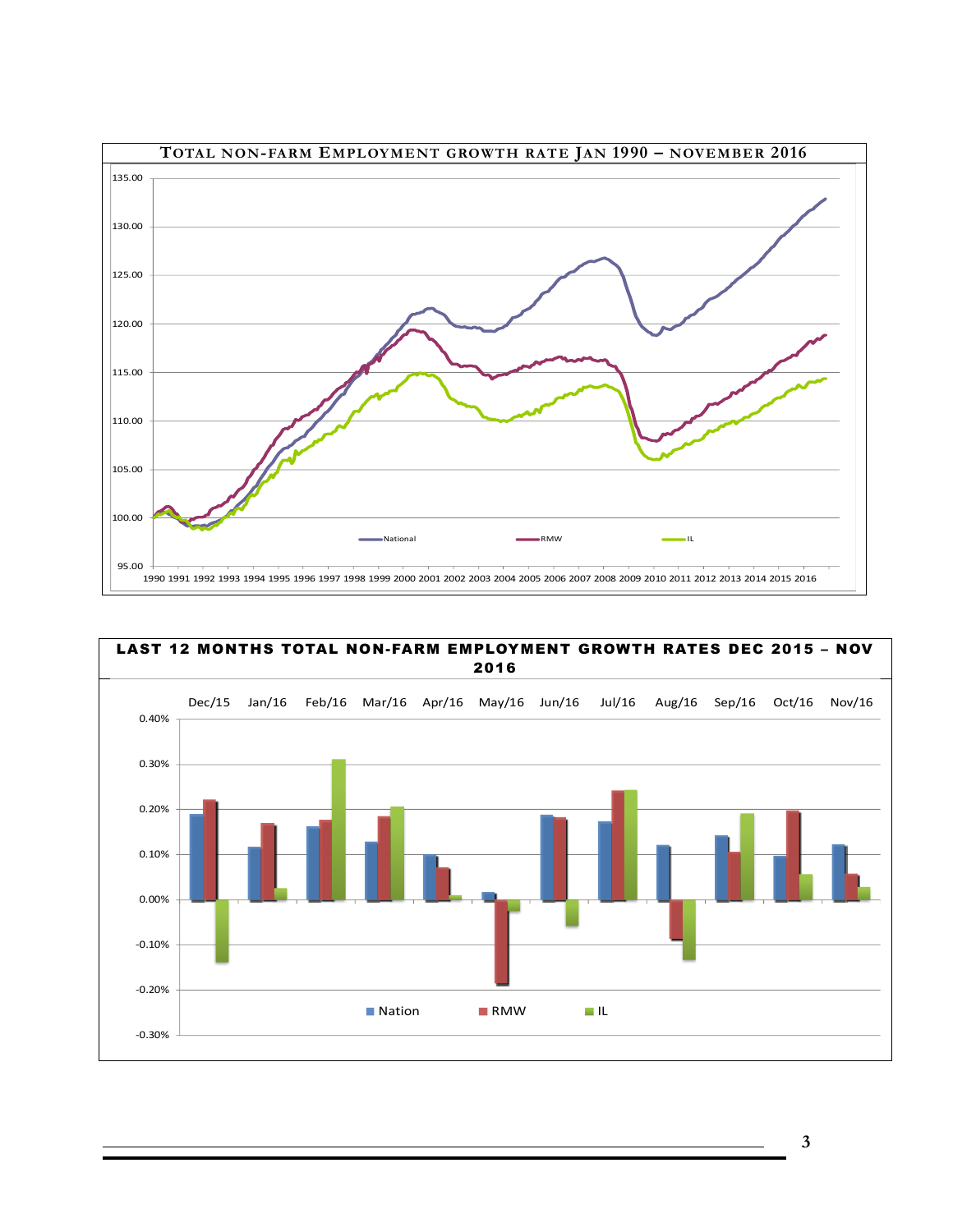

#### **SHADOW UNEMPLOYMENT**

### **Unemployment Rate: Official and Shadow**

The unemployment rate estimates the percentage of workers in the labor force who are currently unemployed but who are seeking work. The labor force participation rate is the percentage of the population 16 and older who are either working or actively seeking work. The participation rate has declined since the 1990s and thus a number of analysts feel that the official unemployment rate does not account for a larger number of people who have dropped out of the labor force. REAL has estimated a shadow unemployment rate; this is calculated as the unemployment rate that would be observed if labor force participation rates matched the average for the 15-year period from 1990 to 2004.

- In the 1990s, the average participation rate was 68.2% in Illinois whereas in 2010, it has been only  $66.6\%$ .
- For the 15 years from 1990 to 2004, the average participation rate was 68.1% in Illinois.
- In the 1990s in the US, the average participation rate was 65.5% whereas in 2010, it has been 66.0%; for the 15 years from 1990 to 2004, the average participation rate was 66.6%.
- The figures on the next page show the difference between the official and shadow unemployment rate for Illinois (top figure) and the US as a whole (bottom figure).
- After 2000, the gap between Illinois's official and shadow unemployment rates increased until 2006 when it began to shrink. However, the gap went increasing again since 2010.
- To bring the two together in October 2016, a further 282,600 jobs would need to be created in Illinois.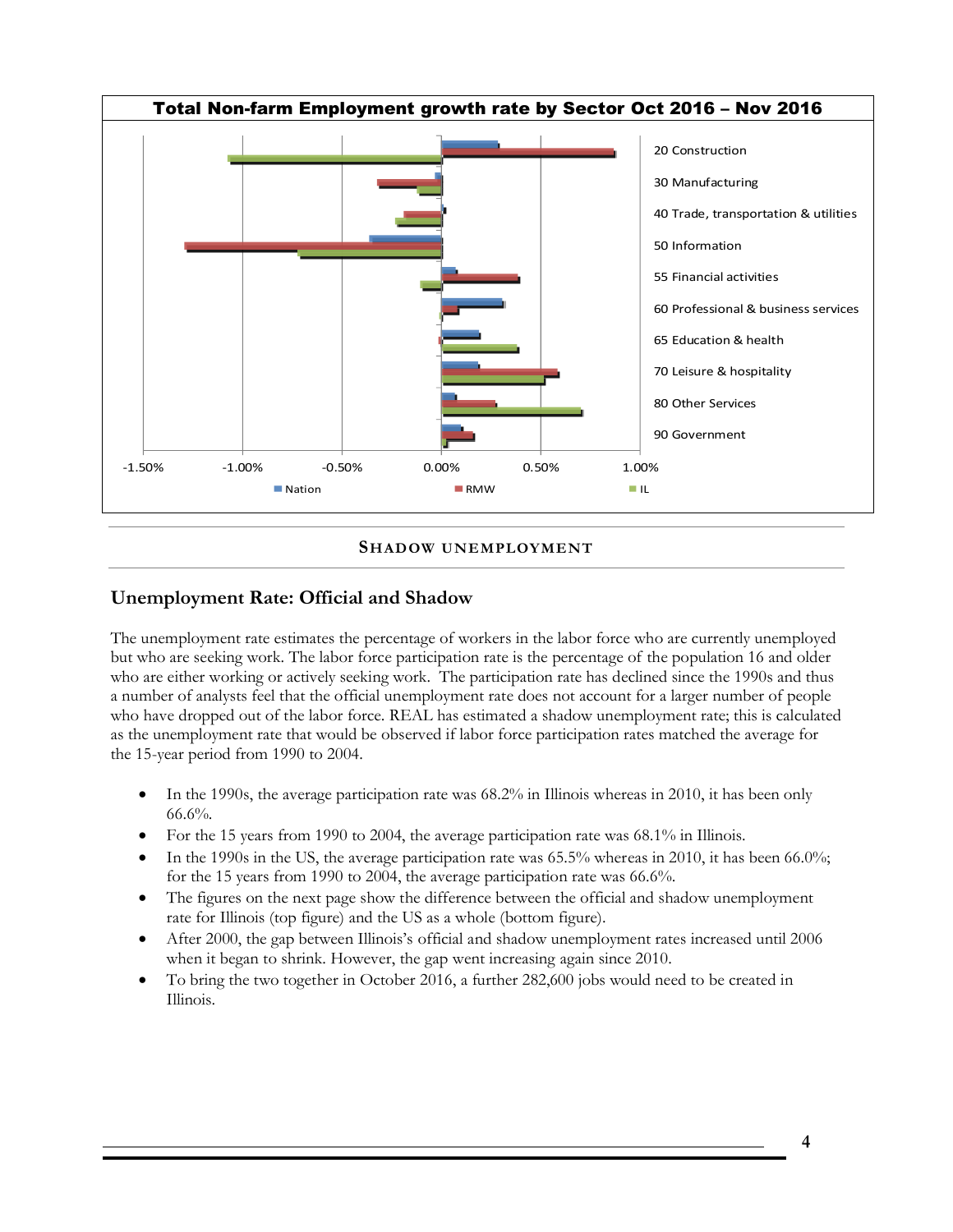



▪ **US**



**5**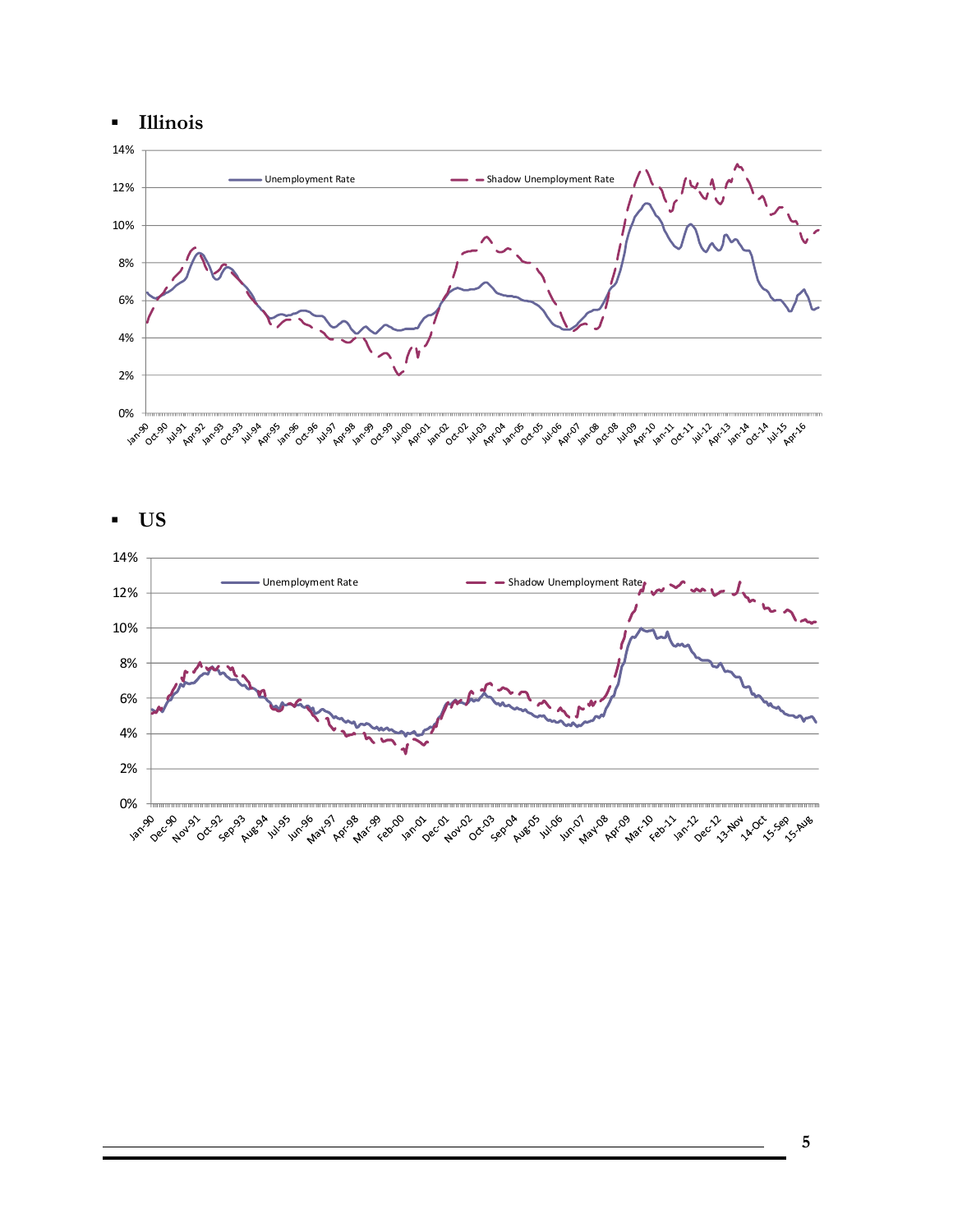## **EMPLOYMENT FORECAST**

| <b>Illinois</b>                   | <b>Nov</b><br>2016 | Nov.<br>2017(p) | Number of Jobs       | Growth Rate %        |
|-----------------------------------|--------------------|-----------------|----------------------|----------------------|
| Total non-farm                    | 6,025,500          | 6,044,500       | $19,000 \sim 22,000$ | $0.32\% \sim 0.37\%$ |
| Construction                      | 211,300            | 208,700         | $-2,600$             | $-1.23%$             |
| Manufacturing                     | 567,700            | 564,700         | $-3,000$             | $-0.53%$             |
| Trade, transportation & utilities | 1,201,200          | 1,189,700       | $-11,500$            | $-0.96%$             |
| Information                       | 96,000             | 93,100          | $-2,900$             | $-3.02\%$            |
| <b>Financial Activities</b>       | 375,200            | 372,800         | $-2,400$             | $-0.64%$             |
| Professional & business services  | 952,900            | 977,900         | 25,000               | $2.62\%$             |
| Education & health                | 917,000            | 932,300         | 15,300               | $1.67\%$             |
| Leisure & hospitality             | 601,800            | 610,600         | 8,800                | 1.46%                |
| Other services                    | 258,300            | 259,900         | 1,600                | 0.62%                |
| Government                        | 835,100            | 834,900         | $-200$               | $-0.02%$             |

\* The values by sector for the number of jobs added are the lower bound of the forecast.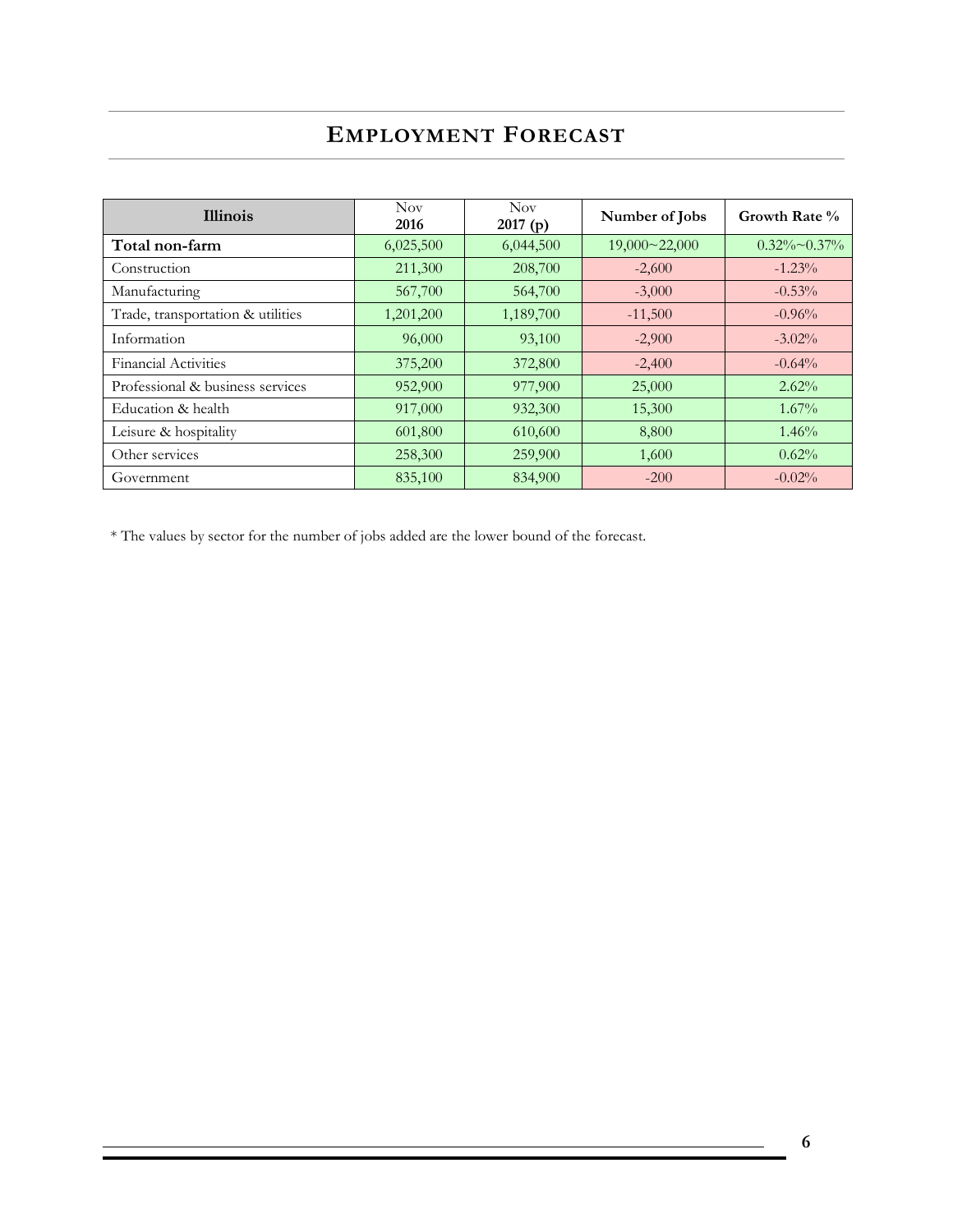

## Employment Forecast for MSAs

| <b>MSAs</b>                     | Oct<br>2016* | Oct<br>2017 (p)* | Number of<br>Jobs $*$ | <b>Growth Rate</b><br>$\frac{0}{0}$ | Growth | Sector with<br>Highest<br>Growth<br>Rate<br>(p) | Sector with<br>Lowest<br><b>Growth Rate</b><br>(p) |
|---------------------------------|--------------|------------------|-----------------------|-------------------------------------|--------|-------------------------------------------------|----------------------------------------------------|
| <b>Bloomington-Normal</b>       | 93,600       | 93,700           | $100 \sim 200$        | $0.09\% \sim 0.22\%$                | $+$    | LEI $(1.90\%)$                                  | INF $(-9.63\%)$                                    |
| Champaign-Urbana-<br>Rantoul    | 110,500      | 111,100          | $600 \sim 900$        | $0.54\% \sim 0.78\%$                | $+$    | $EDU$ (3.29%)                                   | $INF$ (-12.05%)                                    |
| Chicago                         | 4,118,100    | 4,116,100        | $-2,000 \sim 12,000$  | $-0.05\% \sim 0.29\%$               | ÷      | LEI $(1.93\%)$                                  | $FIN (-4.62%)$                                     |
| Davenport-Rock<br>Island-Moline | 181,000      | 180,900          | $-100 \sim 1,000$     | $-0.06\% \approx 0.54\%$            | $+$    | $TTU(1.33\%)$                                   | $INF$ (-3.71%)                                     |
| Decatur                         | 50,800       | 50,100           | $-700 \sim -600$      | $-1.23\% \sim -1.12\%$              | $\sim$ | CON (2.84%)                                     | INF $(-5.65\%)$                                    |
| Kankakee                        | 45,600       | 45,900           | $300 \sim 500$        | $0.59\% \sim 1.17\%$                | $+$    | INF $(3.79\%)$                                  | $GOV(-1.83\%)$                                     |
| Peoria                          | 176,500      | 177,600          | $1,100 \sim 1,800$    | $0.60\% \sim 1.00\%$                | $+$    | PRO $(3.41\%)$                                  | $EDU$ (-2.01%)                                     |
| Rockford                        | 155,000      | 154,300          | $-700 \sim -200$      | $-0.47\%$ ~ $-0.14\%$               | ٠      | LEI $(1.91\%)$                                  | INF $(-7.71\%)$                                    |
| Springfield                     | 115,100      | 114,500          | $-600 \sim -400$      | $-0.56\% \sim -0.35\%$              |        | $TTU(3.11\%)$                                   | INF $(-4.64\%)$                                    |

**7**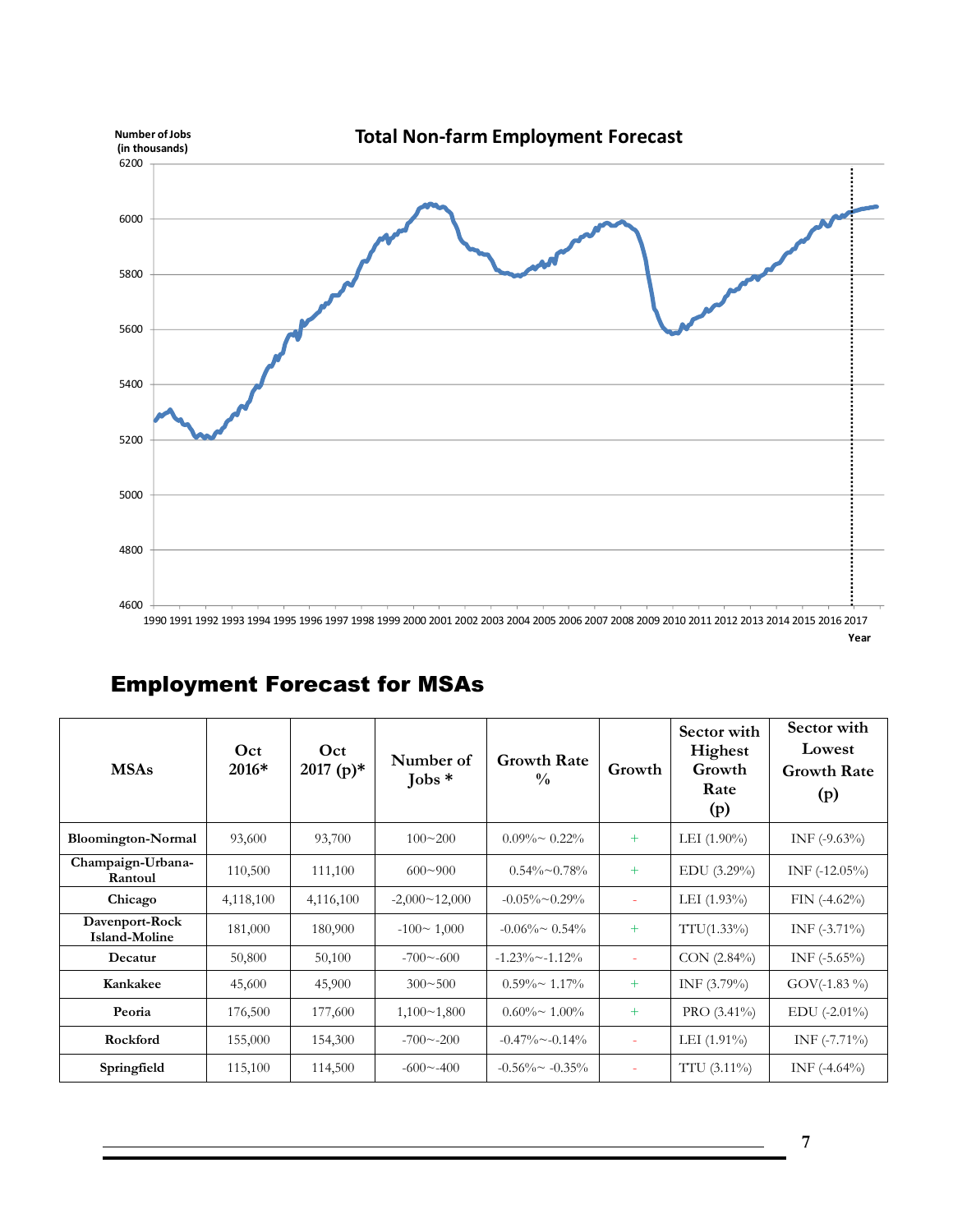#### \*Total Non-Farm Jobs













**Year**

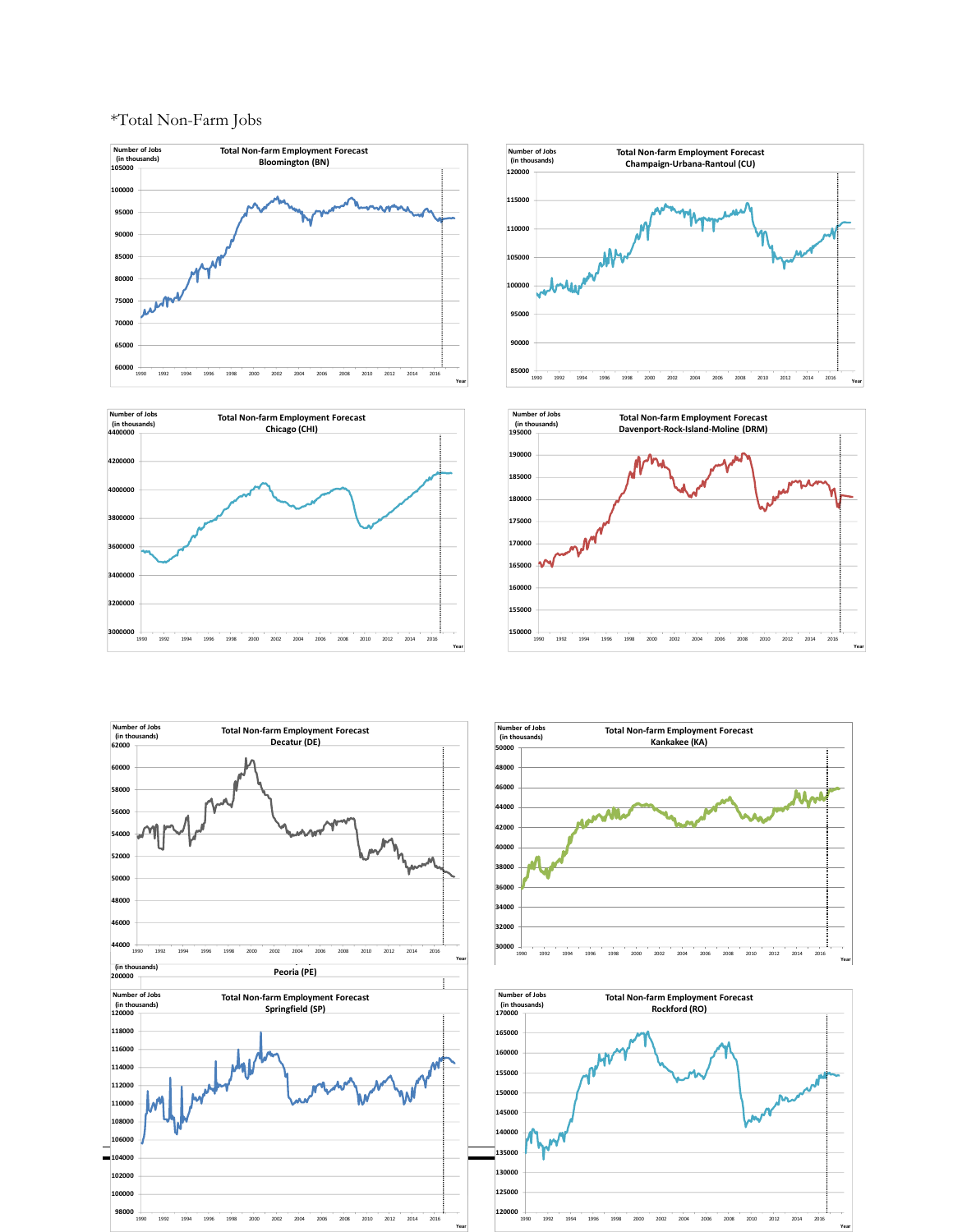## Barometer of Job Recovery



| <b>Illinois Recovery Scenarios</b> |                                    |                                 |  |  |  |
|------------------------------------|------------------------------------|---------------------------------|--|--|--|
| To Recover                         | <b>Growth Rate</b>                 |                                 |  |  |  |
|                                    | At the point of<br>2016 - November | At the point of<br>$2010$ -June |  |  |  |
| In 5 years                         | $62,200$ jobs/year                 | $145,400$ jobs/year             |  |  |  |
| In 8 years                         | $38,900$ jobs/year                 | 90,900 jobs/year                |  |  |  |
| In 10 years                        | $31,100$ jobs/year                 | 72,700 jobs/year                |  |  |  |
| In 15 years                        | $20,700$ jobs/year                 | 48,500 jobs/year                |  |  |  |

\* The figure 752,900 is the number of jobs needed for the Illinois economy to recover to the previous employment peak, Nov-2000. The gap between the previous peak, Nov-2000 and the previous lowest point, Dec-2009 is 470,300. Adding 282,600, the number of additional jobs that needed to be created after taking shadow unemployment rate into account, the total number of jobs that Illinois needs to create 752,900.

\*\* The figure 26,100 represents the jobs recovered from December 2009 (previous lowest level) through June 2010.

\*\*\* The figure 441,800 represents the jobs recovered from December 2009 through November 2016.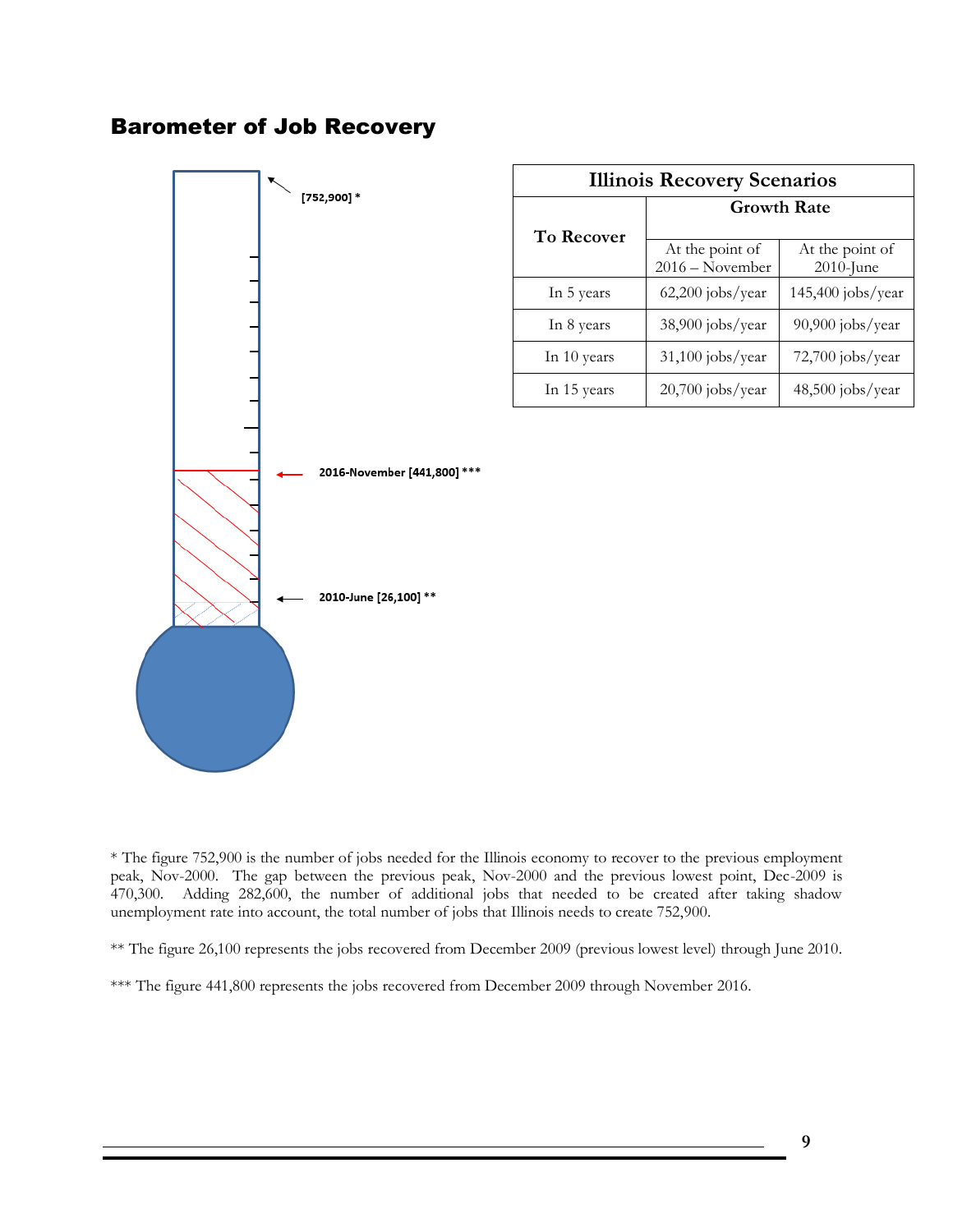## **ILLINOIS JOB RECOVERY BY SECTOR**

| Illinois job recovery by sector from Dec 2007 - November 2016 |                                            |                                         |                      |                                                       |                                    |  |  |
|---------------------------------------------------------------|--------------------------------------------|-----------------------------------------|----------------------|-------------------------------------------------------|------------------------------------|--|--|
|                                                               | Job Changes in<br><b>Recession Period*</b> | Job Changes in<br>Jan 2010- Nov<br>2016 | <b>Recovery Rate</b> | <b>Forecasted Job</b><br>Changes Jan<br>2010-Nov 2017 | Forecasted<br><b>Recovery Rate</b> |  |  |
| <b>Construction</b>                                           | $-63.800$                                  | 7,400                                   | 11.60%               | 4,800                                                 | 7.52%                              |  |  |
| <b>Manufacturing</b>                                          | $-114,600$                                 | 12,900                                  | 11.26%               | 9,800                                                 | 8.55%                              |  |  |
| Trade, transportation & utilities (TTU)                       | $-97,700$                                  | 80,900                                  | 82.80%               | 68,800                                                | 70.42%                             |  |  |
| <b>Information</b>                                            | $-11,300$                                  | $-8,400$                                | -74.34%              | -11,300                                               | $-100.00\%$                        |  |  |
| <b>Financial activities</b>                                   | $-32,600$                                  | 2,300                                   | 7.06%                | 7,800                                                 | 23.93%                             |  |  |
| Professional & business services                              | $-92,300$                                  | 179,500                                 | 194.47%              | 204,500                                               | 221.56%                            |  |  |
| <b>Education &amp; health</b>                                 | 33,800                                     | 96,500                                  |                      | 111,800                                               |                                    |  |  |
| Leisure & hospitality                                         | $-22.300$                                  | 89,900                                  | 403.14%              | 98,700                                                | 442.60%                            |  |  |
| <b>Other Services</b>                                         | $-5,900$                                   | 2,300                                   | 38.98%               | 3,900                                                 | 66.10%                             |  |  |
| Government                                                    | 6,000                                      | $-21,600$                               |                      | $-21,400$                                             |                                    |  |  |

\*Recession period: Dec 2007- Dec 2009

|                                     | During the recession period of December 2007-December 2009, 8 out of<br>$\blacksquare$<br>10 Illinois sectors experienced employment declines. Education & health<br>and Government were the only 2 sectors that had positive job growth<br>during the recession.                                                                                                                                                                                                                                        |
|-------------------------------------|----------------------------------------------------------------------------------------------------------------------------------------------------------------------------------------------------------------------------------------------------------------------------------------------------------------------------------------------------------------------------------------------------------------------------------------------------------------------------------------------------------|
| <b>Recovery by</b><br><b>Sector</b> | Since January 2010, Illinois employment growth resumed. Construction,<br>Manufacturing, Trade, transportation & utilities, Financial activities,<br>Professional & business services, Leisure & hospitality, and Other<br>services have recovered 11.60%, 11.26%, 82.80%, 7.06%, 194.47%<br>403.14%, and 38.98% respectively, from the jobs lost during the<br>recession.                                                                                                                                |
|                                     | By November 2016, Professional & business services and Leisure &<br>. .<br>hospitality had both recovered to their previous employment peak levels.<br>However, the recovery rate for Information is still negative, namely -<br>$\blacksquare$<br>$74.34\%$ .<br>$\mathbf{r}$<br>The 12-month-ahead job recovery forecasts show that the future<br>recovery rates in Illinois will increase for Financial Activities,<br>Professional & business services, Leisure & hospitality and Other<br>services. |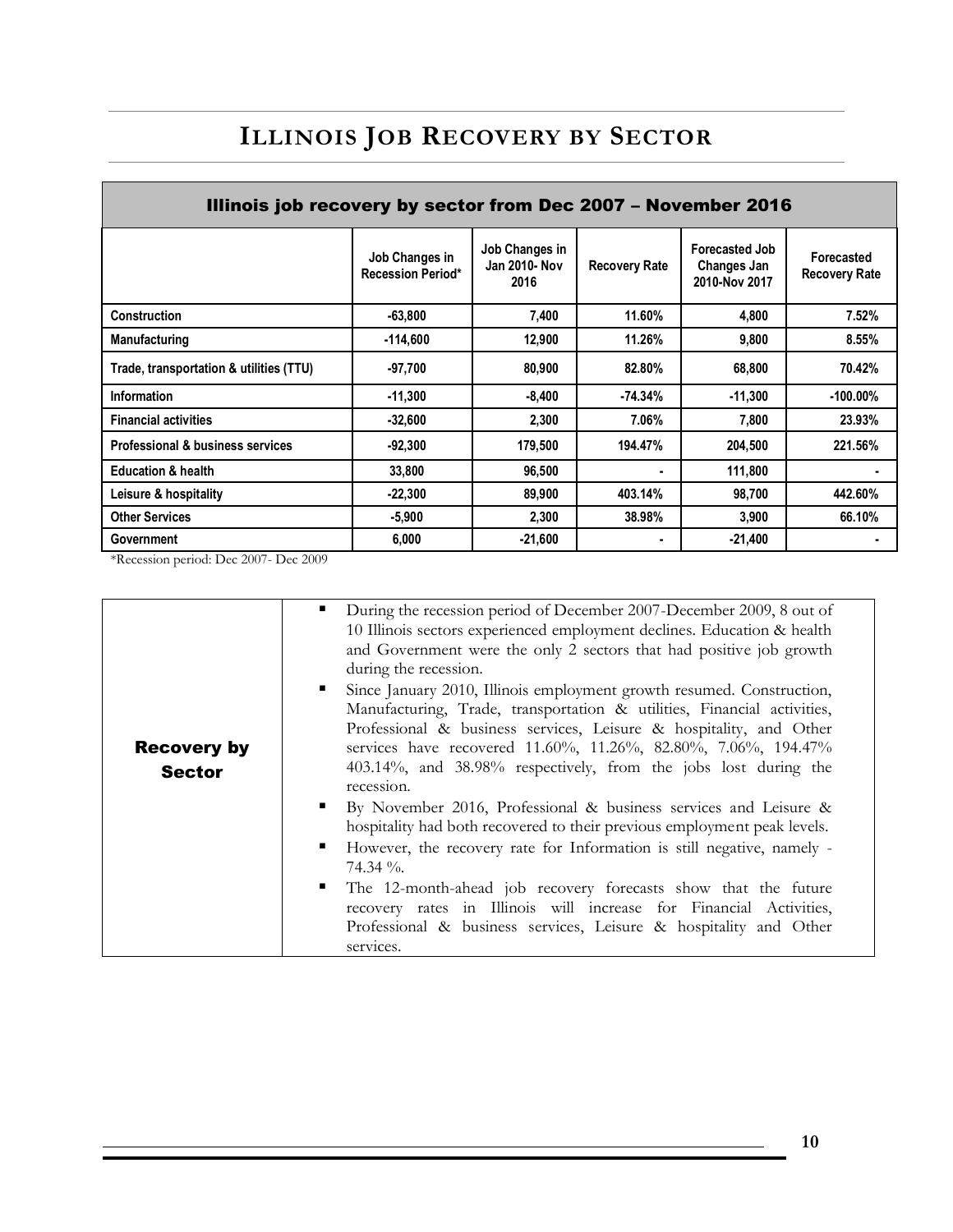## **CATCH UP SCENARIO**

## **& RECOVERY FROM RECESSION**

| Catch-up Scenario* of Previous Peak Job Index in Illinois |  |  |  |
|-----------------------------------------------------------|--|--|--|
|-----------------------------------------------------------|--|--|--|

|                | <b>Previous Peak</b> | Current         | Catch-up | <b>Recovery Rates</b> |  |
|----------------|----------------------|-----------------|----------|-----------------------|--|
| <b>Nation</b>  | 126.49               | 132.92          | Positive |                       |  |
|                | $(Dec-2007)$         | (Nov 2016)      | growth   |                       |  |
|                | 119.39               | 118.84          | Positive |                       |  |
| <b>RMW</b>     | $\text{Jun-2000}$    | (Nov 2016)      | growth   |                       |  |
| IL             | 115.00               | 114.37          | Positive | 66.99%                |  |
|                | $(Nov-2000)$         | (Nov 2016)      | growth   |                       |  |
|                |                      | Metro Areas***: |          |                       |  |
| Bloomington    | 142.06               | 131.28          | Negative | <b>NA</b>             |  |
| Normal         | (Feb 2002)           | (Oct 2016)      | growth   |                       |  |
| Champaign-     | 116.26               | 112.12          | Negative | <b>NA</b>             |  |
| Urbana         | Jan 2009)            | (Oct 2016)      | growth   |                       |  |
| Chicago        | 114.82               | 115.31          | Positive | $\mathbf{r}$          |  |
|                | (Nov 2000)           | (Oct 2016)      | growth   |                       |  |
| Davenport-Rock | 115.06               | 109.37          | Positive | 28.88%                |  |
| Island-Moline  | (Mar 2008)           | (Oct 2016)      | growth   |                       |  |
| Decatur        | 112.38               | 94.35           | Negative | <b>NA</b>             |  |
|                | $($ Jan 2000 $)$     | (Oct 2016)      | growth   |                       |  |
| Kankakee       | 125.66               | 127.01          | Positive |                       |  |
|                | (Nov 2011)           | (Oct 2016)      | Growth   |                       |  |
| Peoria         | 122.09               | 113.72          | Positive | 17.19%                |  |
|                | (Aug 2008)           | (Oct 2016)      | growth   |                       |  |
| Rockford       | 122.81               | 114.93          | Positive | 64.43%                |  |
|                | (Nov 2000)           | (Oct 2016)      | growth   |                       |  |
| Springfield    | 110.94               | 108.97          | Positive |                       |  |
|                | (Aug 2000)           | (Oct 2016)      | growth   |                       |  |
| Metro-East     | 114.97               | 110.00          | Positive | 56.75%                |  |
|                | $($ Jun 2001)        | (Oct 2016)      | growth   |                       |  |

<sup>\*</sup> Catch-up scenarios compares a region's current employment with its historical peak. The US has surpassed its historical peak level but RMW and Illinois have not. In the "Recovery Rates" column, " - " means the region has fully recovered from the recession, " NA" means the region did not lose jobs during that period, and a percentage indicates the ratio of recovered jobs to all jobs lost during the recession.

 $\overline{a}$ 

<sup>\*\*\*</sup> Due to lag of data release schedule there is one month of time lag in the catch-up scenario for metro areas.

NOTE: The US Bureau of Labor Statistics and the Illinois Department of Employment Security changed the way national and state employment data are coordinated to be more consistent. As a result, there have been some significant changes in estimates for Illinois over the past year.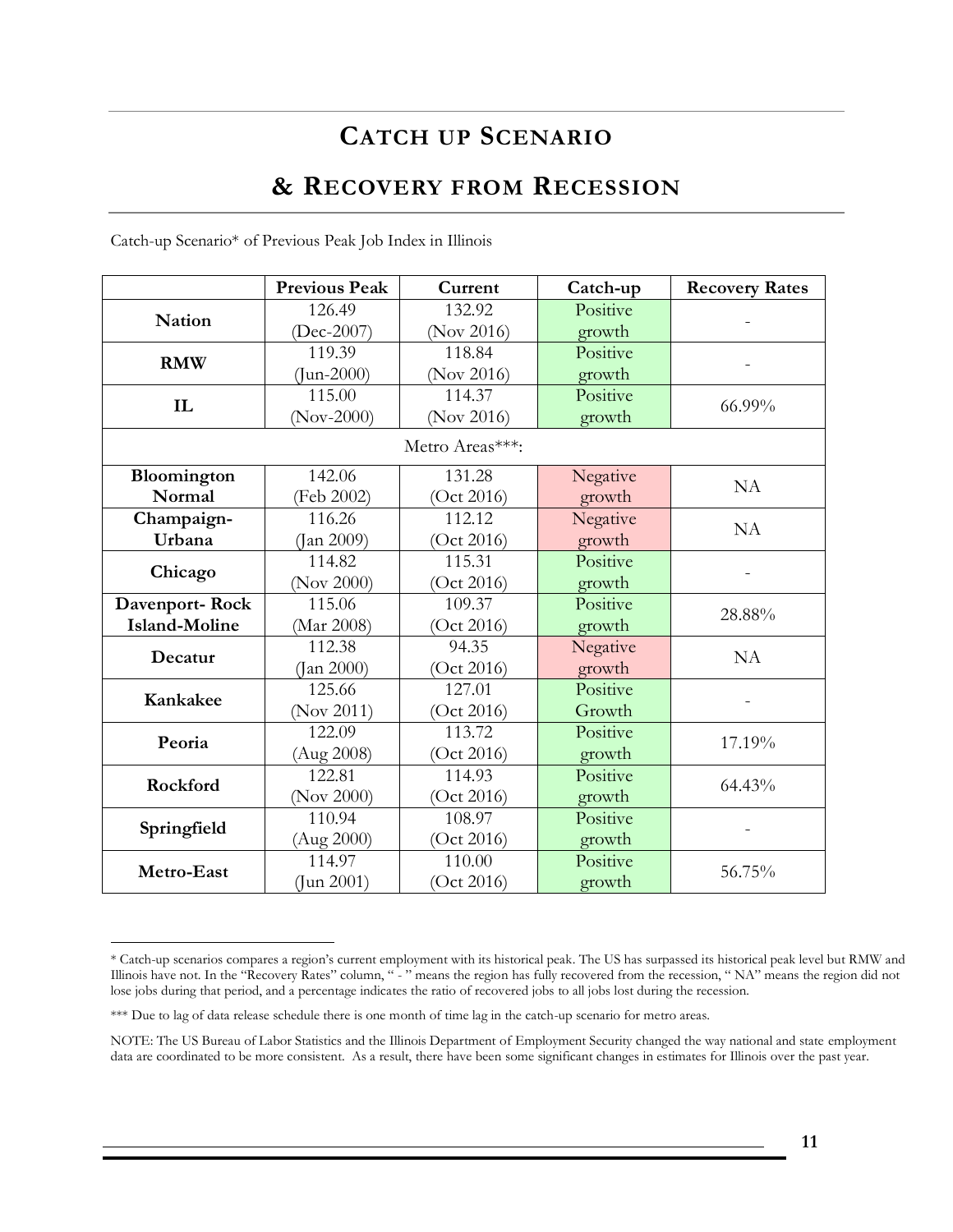## CBAI INCREASED IN OCTOBER

This index is based on national indices of leading indicators and is a barometer for the economy, tracing the path of growth or contraction through to the current period and then forecasts up to 24 months into the future.

- The Chicago Business Activity Index (CBAI) increased to 98.8 in October from 95.2 in September. The increase is attributed to the job growth in the manufacturing sector and to the improved retail activities in the Chicago area.
- In October, the national and regional economies presented mixed features. The Federal Reserve Board announced that the industrial production index was unchanged in October at 104.3 after having decreased 0.2 percent in September.
- Capacity utilization for the industrial sector edged down 0.1 percentage point in October to 75.3. The Chicago Fed reported that the Chicago Fed National Activity Index (CFNAI) increased to -0.08 in October from -0.23 in September. In the Chicago region, employment in the manufacturing and the nonmanufacturing sector increased 0.14 percent and 0.01 percent, respectively, in October. Employment in the construction sector decreased 1.52 percent in October. Retail sales are estimated to have increased 0.24 percent during the same period.
- In the coming months, the national economy is likely to stay on the expansion phase. The economic growth reflected in the CFNAI-MA3 suggests that growth in national economic activity is somewhat below its historical trend. The Bureau of Labor Statistics reported that total nonfarm payroll employment increased by 178,000 and the unemployment rate declined to 4.6 percent in November. Considering recent national economic conditions and movements of projected CBAI, the Chicago economy is expected to continue its expansion trend over the next several months.

### **Chicago Business Activity Index**

**CBAI** (Current: 98.8)

|                  |      | 1 month 3 month 1 year |      |
|------------------|------|------------------------|------|
| Historical (ago) | 95.2 | 93.7                   | 98.6 |
| Forecast (ahead) | 96.5 | 102.5                  | ۰    |

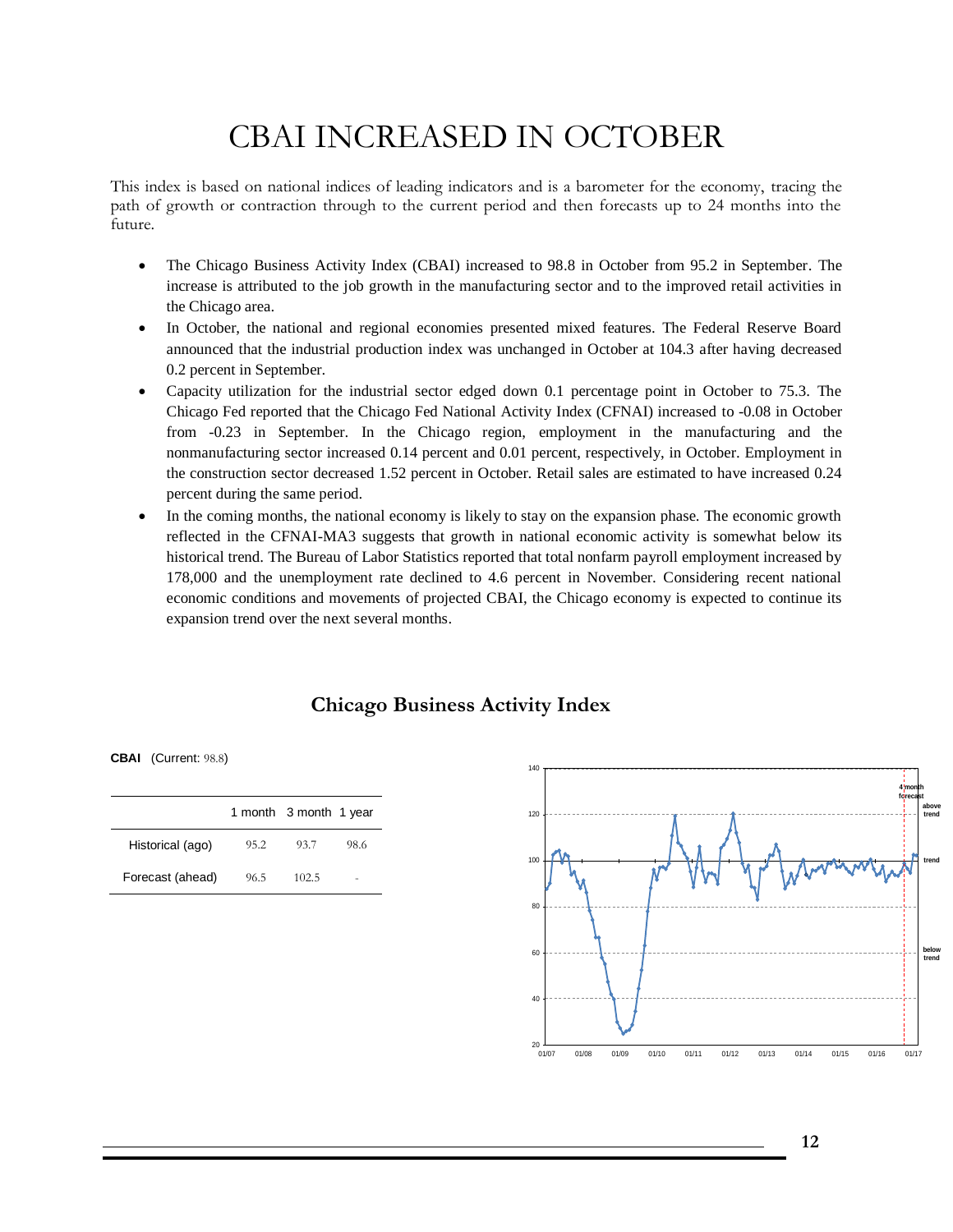## METROPOLITAN STATISTICAL AREA LEAGUE TABLES

### **MSA LEAGUE TABLES SUMMARY\***

- Decatur (3rd to 10th) experienced the deepest fall in October 2016.
- Davenport-Rock Island-Moline (1st to 2nd), Springfield (2nd to 8th), and Champaign-Urbana-Rantoul (4th to 9th) also dropped in terms of rank from last month.
- The most remarkable upward move in October was recorded for Metro-East (8th to 1st).
- In the 12-month growth league table, upward moves were recorded for Champaign-Urbana-Rantoul (3rd to 2nd), Kankakee (6th to 3rd), Davenport-Rock Island-Moline (9th to 7th) and Bloomington-Normal (10th to 9th).
- Downward moves were recorded for Rockford (2nd to 4th), Chicago (4th to 6th) and Decatur (7th to 10th).
- In the 12-month growth league table, Decatur dropped to the last place while Metro-East remained in the first place.

\*NOTE: The US Bureau of Labor Statistics and the Illinois Department of Employment Security changed the way national and state employment data are coordinated to be more consistent. As a result, there have been some significant changes in estimates for Illinois over the past year.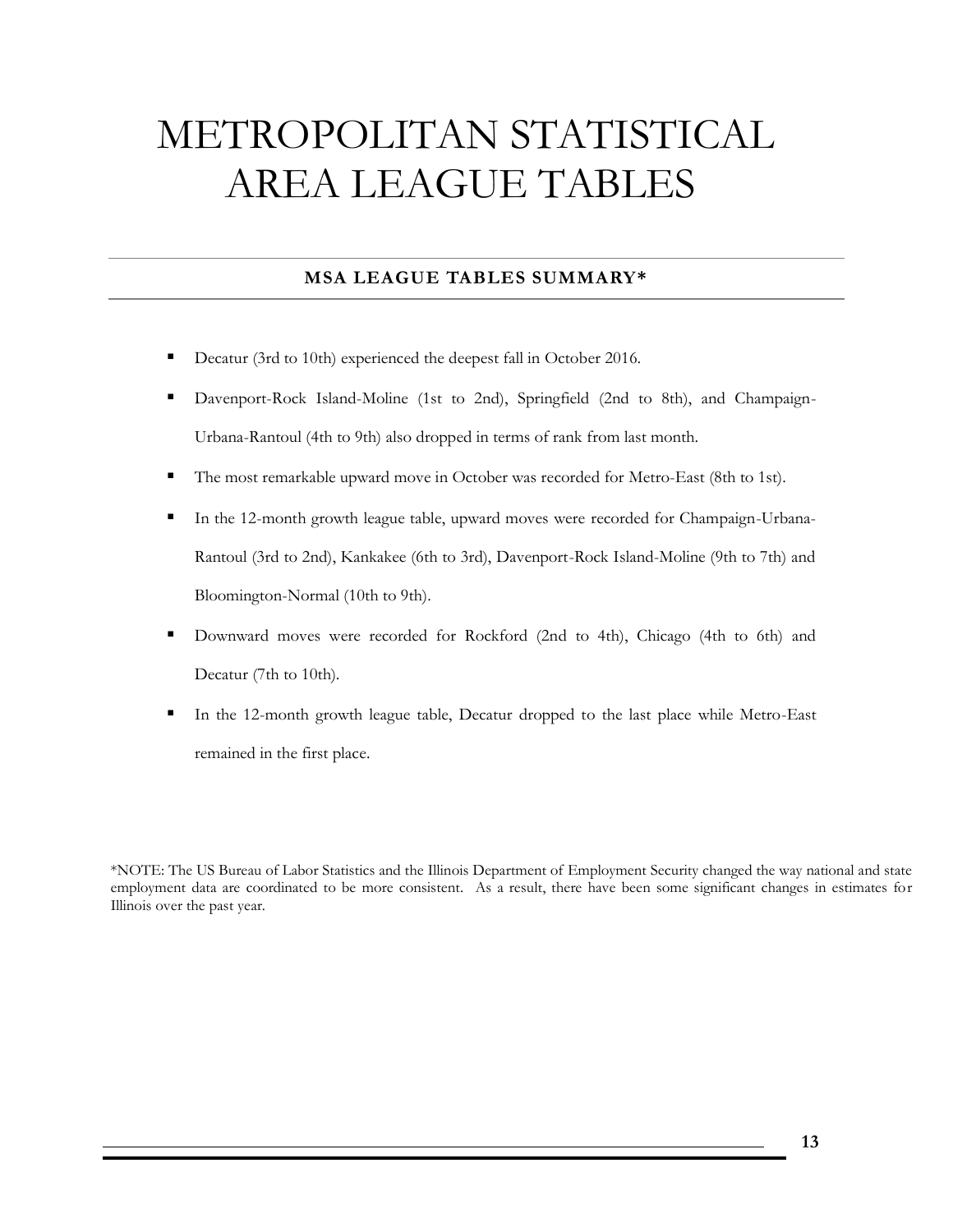#### **MSA League Tables\*: Non-farm Employment Growth Rate**

### **Monthly growth:**

| Rank           | September 2016                      | October 2016                        | Rank           | Change**                   |
|----------------|-------------------------------------|-------------------------------------|----------------|----------------------------|
|                | Davenport-Rock Island-Moline(0.93%) | Metro-East $(0.89\%)$               |                | $\triangleq$ (+7)          |
| $\overline{2}$ | Springfield (0.65%)                 | Davenport-Rock Island-Moline(0.84%) | 2              | $\blacktriangleright$ (-1) |
| 3              | $Decatur(0.43\%)$                   | Kankakee(0.65%)                     | 3              | $\triangleq$ (+3)          |
| $\overline{4}$ | Champaign-Urbana-Rantoul(0.4%)      | Bloomington-Normal(0.31%)           | $\overline{4}$ | $\triangleq$ (+1)          |
| 5              | Bloomington-Normal(0.31%)           | Rockford $(0.3\%)$                  | 5              | $\hat{\mathbf{t}}$ (+5)    |
| 6              | Kankakee(0.21%)                     | Peoria $(0.12\%)$                   | 6              | $\hat{\mathbf{T}}$ (+3)    |
| 7              | Chicago $(0.01\%)$                  | $Chicago(0.04\%)$                   |                | $\bigstar$ (+0)            |
| 8              | Metro-East $(0\%)$                  | Springfield (-0.01%)                | 8              | $\blacktriangleright$ (-6) |
| $\overline{Q}$ | Peoria $(-0.11\%)$                  | Champaign-Urbana-Rantoul(-0.08%)    | 9              | $\bullet$ (-5)             |
| 10             | Rockford $(-0.3\%)$                 | Decatur $(-0.38\%)$                 | 10             | $\blacktriangleright$ (-7) |

#### **Growth over last 12-months:**

 $\overline{a}$ 

| Rank           | September 2016                        | October 2016                         | Rank           | Change**                   |
|----------------|---------------------------------------|--------------------------------------|----------------|----------------------------|
| 1              | Metro-East $(2.35\%)$                 | Metro-East $(3.36\%)$                | 1              | $\bigstar$ (+0)            |
| 2              | Rockford $(1.71\%)$                   | Champaign-Urbana-Rantoul (1.45%)     | 2              | $\triangleq$ (+1)          |
| 3              | Champaign-Urbana-Rantoul (1.52%)      | Kankakee (1.44%)                     | 3              | $\hat{\mathbf{t}}$ (+3)    |
| $\overline{4}$ | Chicago $(1.15\%)$                    | Rockford (1.25%)                     | 4              | $\blacktriangleright$ (-2) |
| 5              | Springfield (0.93%)                   | Springfield $(0.92\%)$               | 5              | $\blacklozenge$ (+0)       |
| 6              | Kankakee (0.18%)                      | Chicago $(0.67\%)$                   | 6              | $\blacktriangleright$ (-2) |
| 7              | Decatur $(-0.96\%)$                   | Davenport-Rock Island-Moline (-0.7%) | 7              | $\triangleq$ (+2)          |
| 8              | Peoria (-1.26%)                       | Peoria (-0.96%)                      | 8              | $\blacklozenge$ (+0)       |
| 9              | Davenport-Rock Island-Moline (-2.33%) | Bloomington-Normal (-1.37%)          | $\overline{Q}$ | $\triangleq$ (+1)          |
| 10             | Bloomington-Normal (-2.39%)           | Decatur $(-1.94\%)$                  | 10             | $\blacktriangleright$ (-3) |

<sup>\*</sup> MSA League Tables are based on revised employment data. For instances of equal growth rate for multiple MSAs ranks are decided based on change of growth rate from previous month.